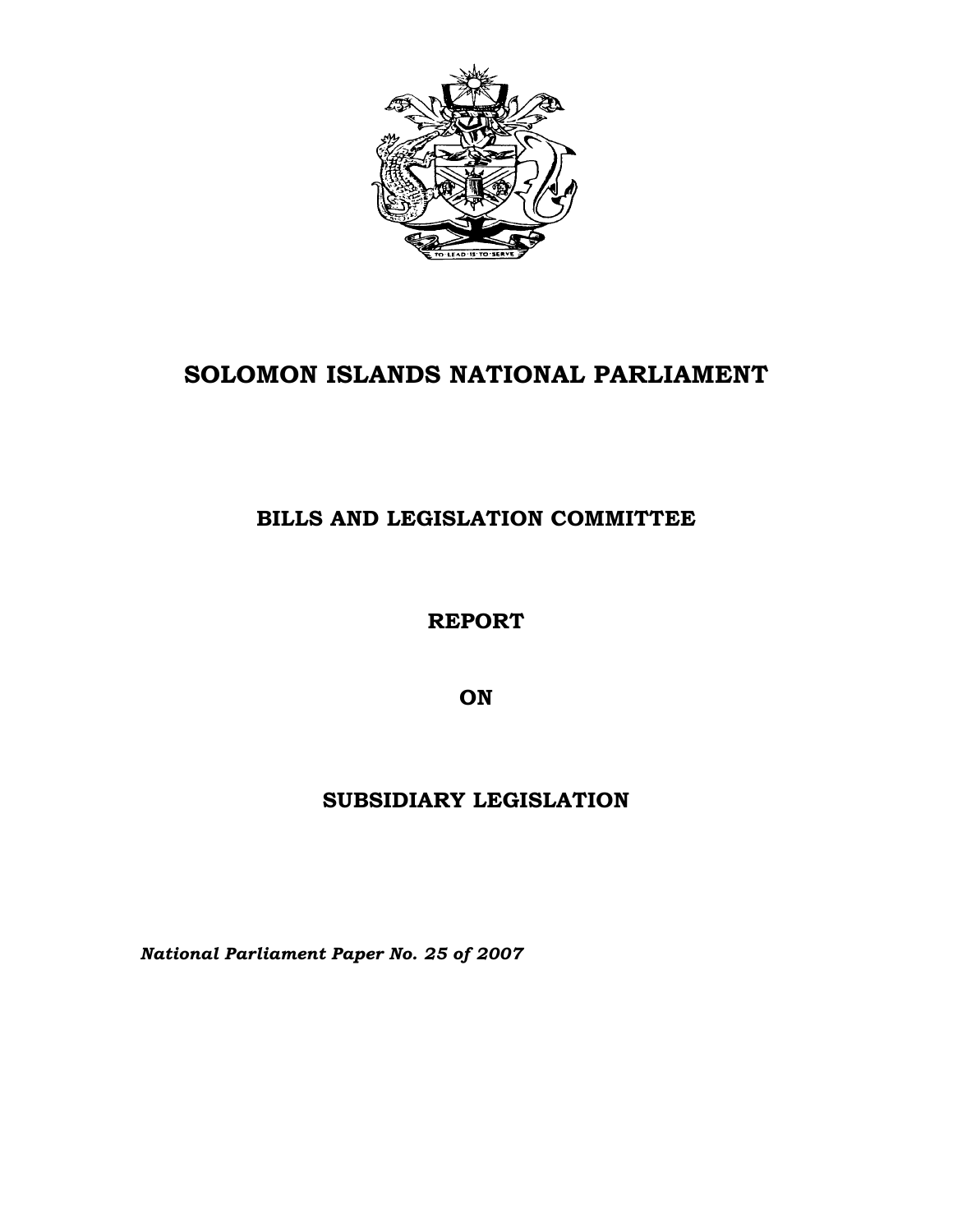### **CONTENTS**

- 1. TERMS OF REFERENCE
- 2. FUNCTIONS
- 3. MEMBERSHIP
- 4. BACKGROUND
- 5. IMPORTANCE OF SUBORDINATE LEGISLATION
- 6. SUBSIDIARY LEGISLATION IN SOLOMON ISLANDS
- 7. OPERATION OF SECTION 61 & 62 OF THE INTERPRETATION AND GENERAL PROVISIONS ACT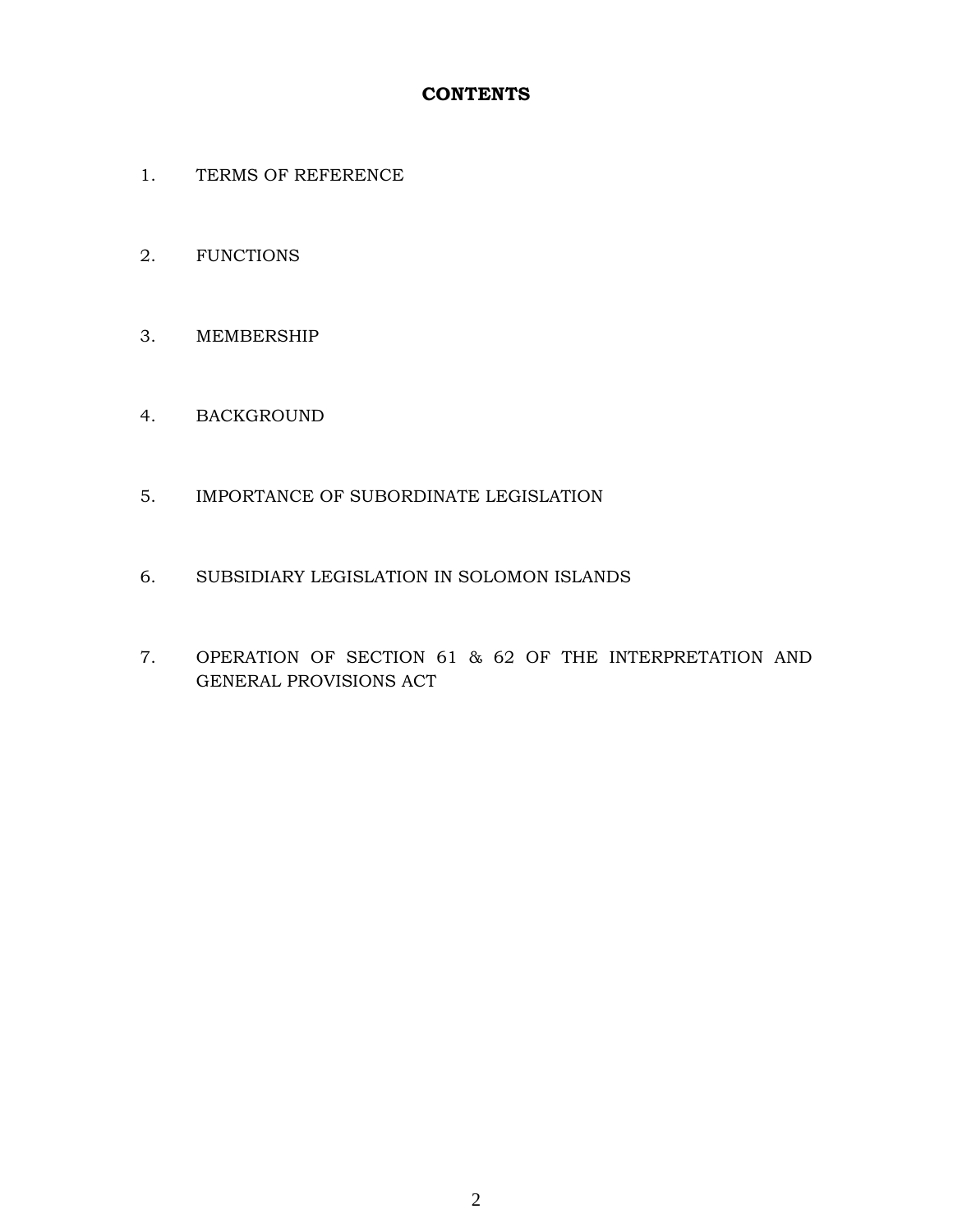#### 1. **TERMS OF REFERENCE**

To examine and report to Parliament the Committee's observations and recommendations on: -

**"Any Subsidiary Legislation made under any Act so as to ensure compliance with the Acts under which they were made".** 

#### 2. **FUNCTIONS**

According section 71 of the Standing Orders, the Bills and Legislation Committee's functions in addition to the provisions in Standing Orders 50 and 55, shall be to: -

- (a) examine such matters as may be referred to it by Parliament or the Government;
- (b) review all draft legislation prepared for introduction into Parliament;
- (c) examine all subsidiary legislation made under any Act so as to ensure compliance with the Acts under which they are made;
- (d) monitor all motions adopted by Parliament which require legislative action;
- (e) review current or proposed legislative measures to the extent it deems necessary;
- (f) examine such other matters in relation to legislation that, in the opinion of the Committee require examination; and
- (g) make a written report to each Meeting of Parliament containing the observations and recommendations arising from the Committee's deliberations.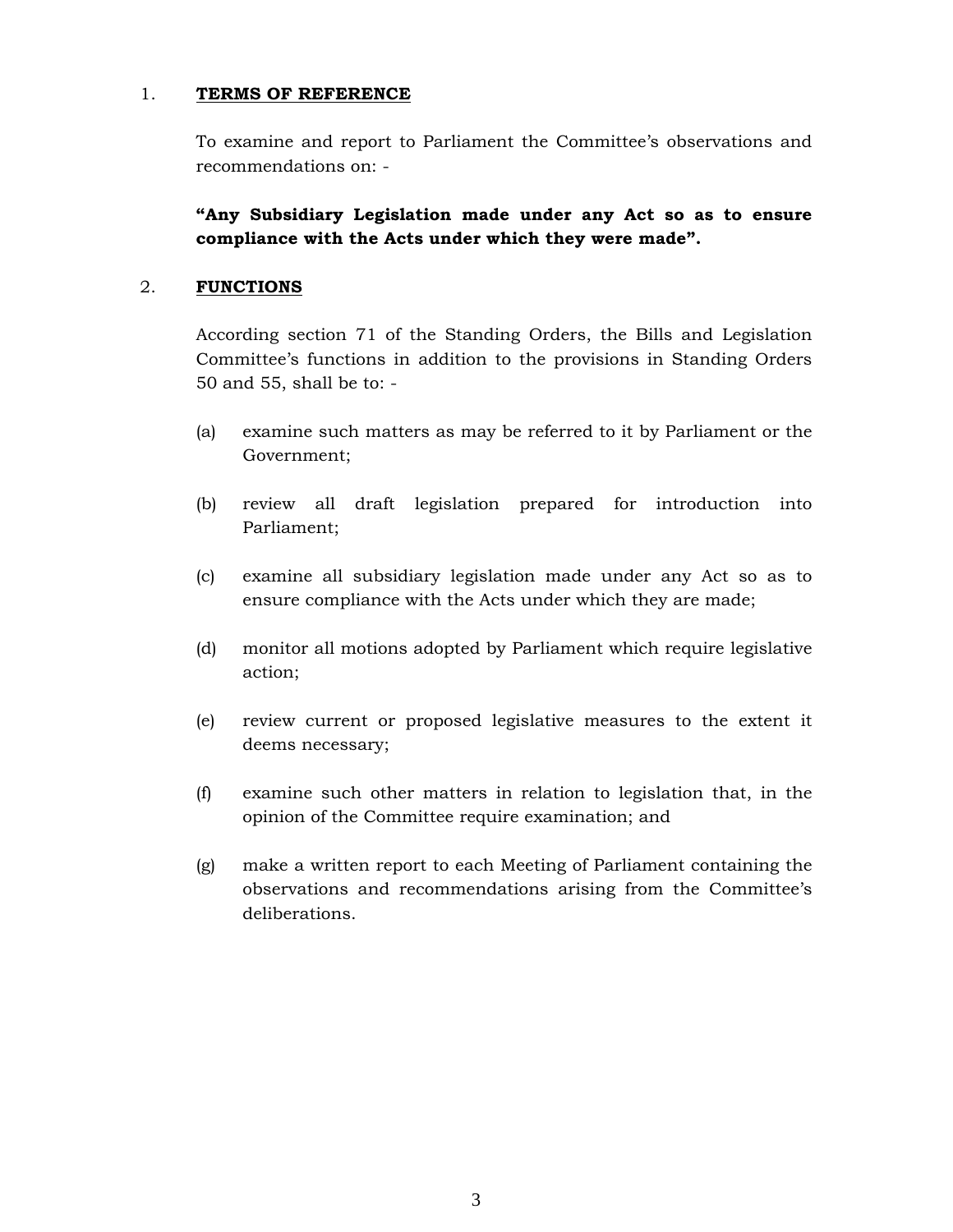### 3. **MEMBERSHIP**

The Membership of the Bills & Legislation Committee comprises the following four members:

| Hon. Edward J. Huniehu, MP | Chairman       |
|----------------------------|----------------|
| Hon. Peter Boyers, MP      | Member         |
| Hon. Seth Gukuna, MP       | $\prime\prime$ |
| Hon. Laurie Chan, MP       | "              |

### 4. **Background.**

The Law of the Solomon Islands consists not only of statutes passed by Parliament and assented to by the Governor‐General, but of a host of regulations and other kinds of laws that Parliament has legislated may be made by the executive government, by ministers and other executive office‐holders, without parliamentary enactment.

The power to enact laws is a primary power of Parliament. Parliament, however, frequently enacts legislation containing provisions that empower the executive government, or specified bodies or office-holders, or the judiciary, to make regulations or other forms of instruments that, provided that they are properly made, have the effect of law. This form of law is frequently referred to as "delegated legislation", "subordinate legislation", "subsidiary legislation" or "legislative instruments".<sup>1</sup>

This type of law making has the appearance of violating the principle of the separation of powers, the principle that laws should be made by the elected representatives of the people in Parliament and not by the executive government. The principle has been largely preserved, however, by the system of parliamentary control of executive law making. This system is founded on the ability of Parliament to disallow, that is, to veto, or annul such laws made by executive office-holders<sup>2</sup>

Delegated legislation is necessary and often justified by its facility for adjusting administrative detail without undue delay, its flexibility in matters likely to change regularly or frequently, and its adaptability for other matters such as those of technical detail. Once Parliament has by statute laid down on the principles of a new law, the Executive may by

 $\overline{a}$  $1$  Odger's Australian Senate Practice 9<sup>th</sup> Ed. Pg. 329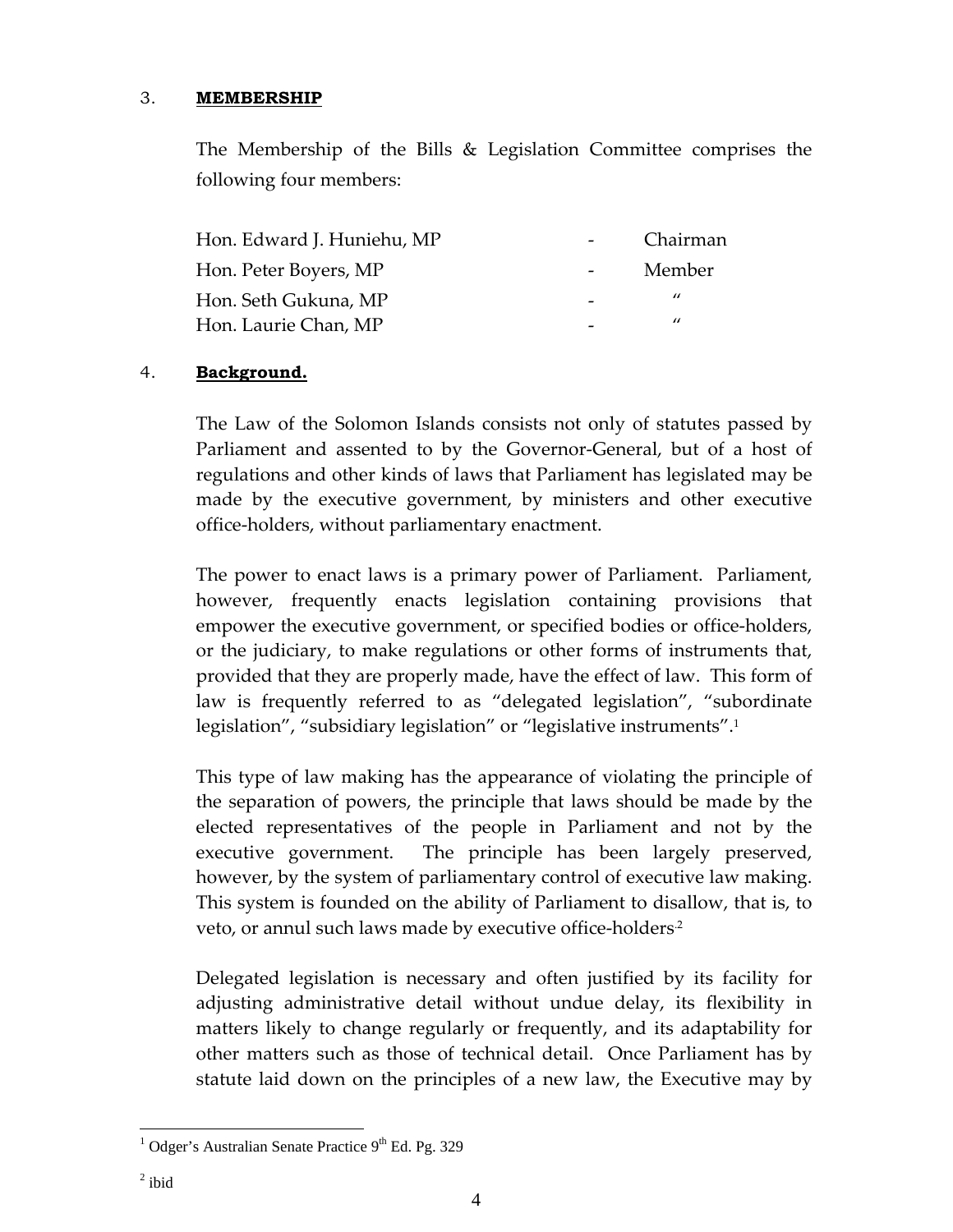means of delegated legislation work out the application of the law in greater detail within, but not exceeding, those principles.

The essential theory of delegated legislation is that while the Parliament deals directly with general principles, the executive, or other body empowered to make subordinate legislation, attends to matters of administration and detail<sup>3</sup> As the theory was expressed in 1930 by Professor K H Bailey: "It is for the executive in making regulations to declare what Parliament itself would have laid down had its mind been directed to the precise circumstances.<sup>"4</sup>

As stated above subsidiary legislation is subject to parliamentary control, mainly through the power of Parliament to disallow it. This gives the Parliament basically the same power it has in relation to other proposed laws: the power of veto. It was through recognition by Parliaments of the need to preserve the principle of parliamentary control of law making that this system was established.

### 5. **IMPORTANCE OF SUBORDINATE LEGISLATION**

Subordinate or delegated legislation is an important mechanism by which Parliament and the Executive may undertake their respective work more efficiently and effectively without impacting adversely on the Separation of powers.

Subordinate legislation is a collective term for statutory rules, regulations, ordinances, by‐laws and rules and includes legislation made by Ministers under powers granted to them in Acts of Parliament, usually by means of a Statutory Instrument. This prevents the need for an Act of Parliament every time a detail needs to be updated or added to. The Act can give the Government the power to do this at a later stage.

The powers themselves are called Statutory Instruments and have the full force of law. The laws made through these powers are also known as Secondary Legislation or Delegated Legislation. The parent Act of Parliament is also known as Primary Legislation.

For example a Statutory Instrument can be used for the fixing of fees or charges or can allow fees and charges to be updated without the need for a new Bill. About 200 Statutory Instruments are issued each year and are just as much a part of the law as the parent Act of Parliament.

 $\frac{1}{3}$  ibid

<sup>4</sup> (Evidence to the Senate Select Committee on the Standing Committee System, PPS1/1929-31, p.20).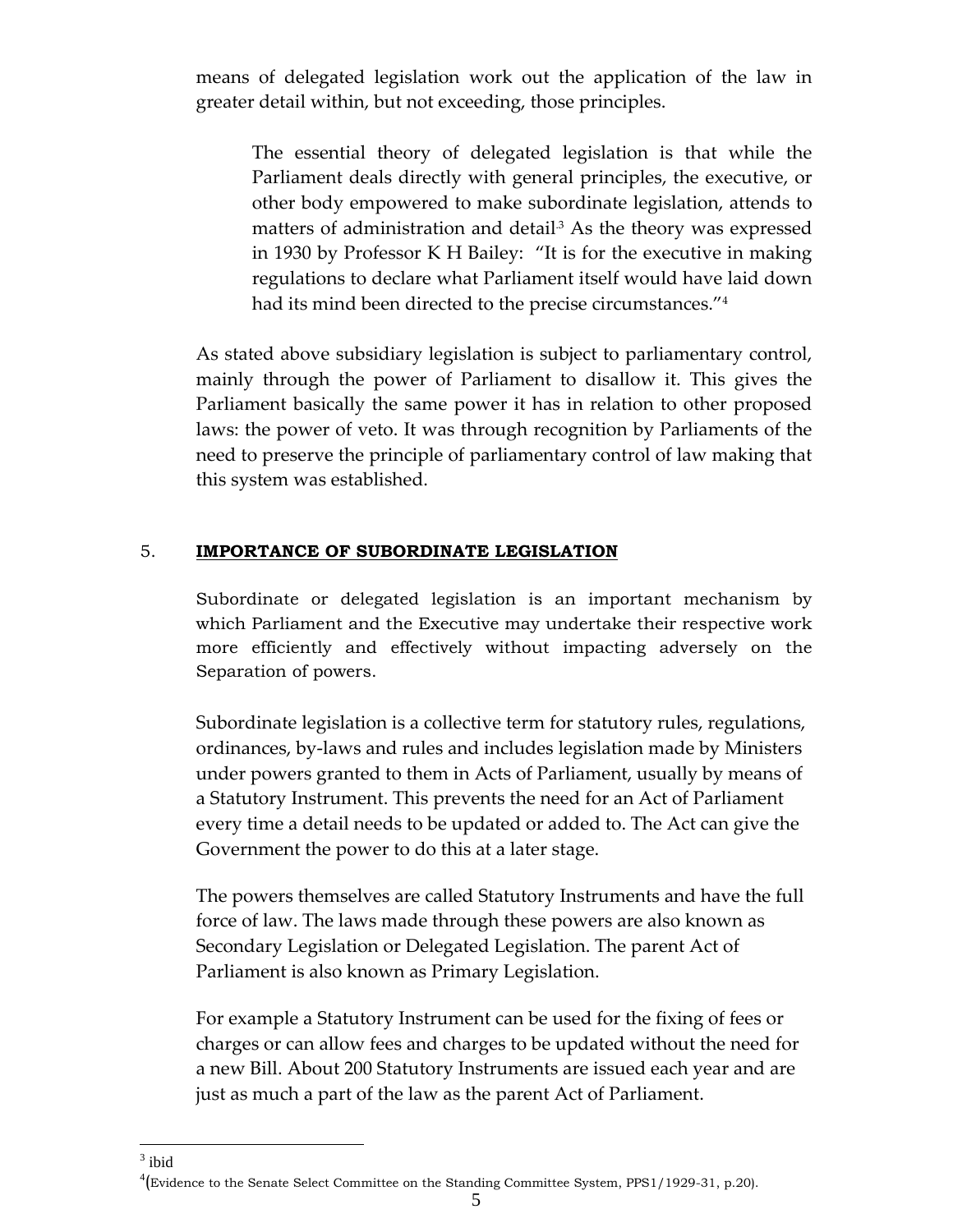As indicated, the practice of delegating legislative power to the executive is vital as it;

- o relieves Parliament from having to deal with subordinate matters but allows Parliament instead to devote more to the consideration of essential principle legislation,
- o allows the Executive to deal with matters too technical for effective handling in Parliament, and
- o provides for a power of constant adaptation to unseen future conditions without the necessity of amending bills.

### 6. **Subsidiary Legislation in Solomon Islands**

#### *THE INTERPRETATION AND GENERAL PROVISIONS ACT*

#### Definitions:

"Subsidiary legislation" means any legislative provision (including a delegation of powers or duties) made in exercise of any power in that behalf conferred by any Act, by way of by-law, notice, order, proclamation, regulation, rule, rule of court or other instrument.

"Gazette notice" means any announcement not of a legal character nor subsidiary legislation made by or with the authority of the Government in the Gazette;

"the Gazette" means the Solomon Islands Gazette published by order of the Government and includes any supplements thereto and any Gazette Extraordinary so published;

"legal notice" means any announcement of a legal character made by or with the authority of the Government in the Gazette;

"regulations" includes rules, by-laws, proclamations, orders, schemes, notifications, directions, notices, and forms;

Part 10 of *The Interpretation and General Provisions Act* states*:* 

*61. – (1) Subsidiary legislation made after the commencement of this Act-* 

*(a) shall be published in the Gazette; and*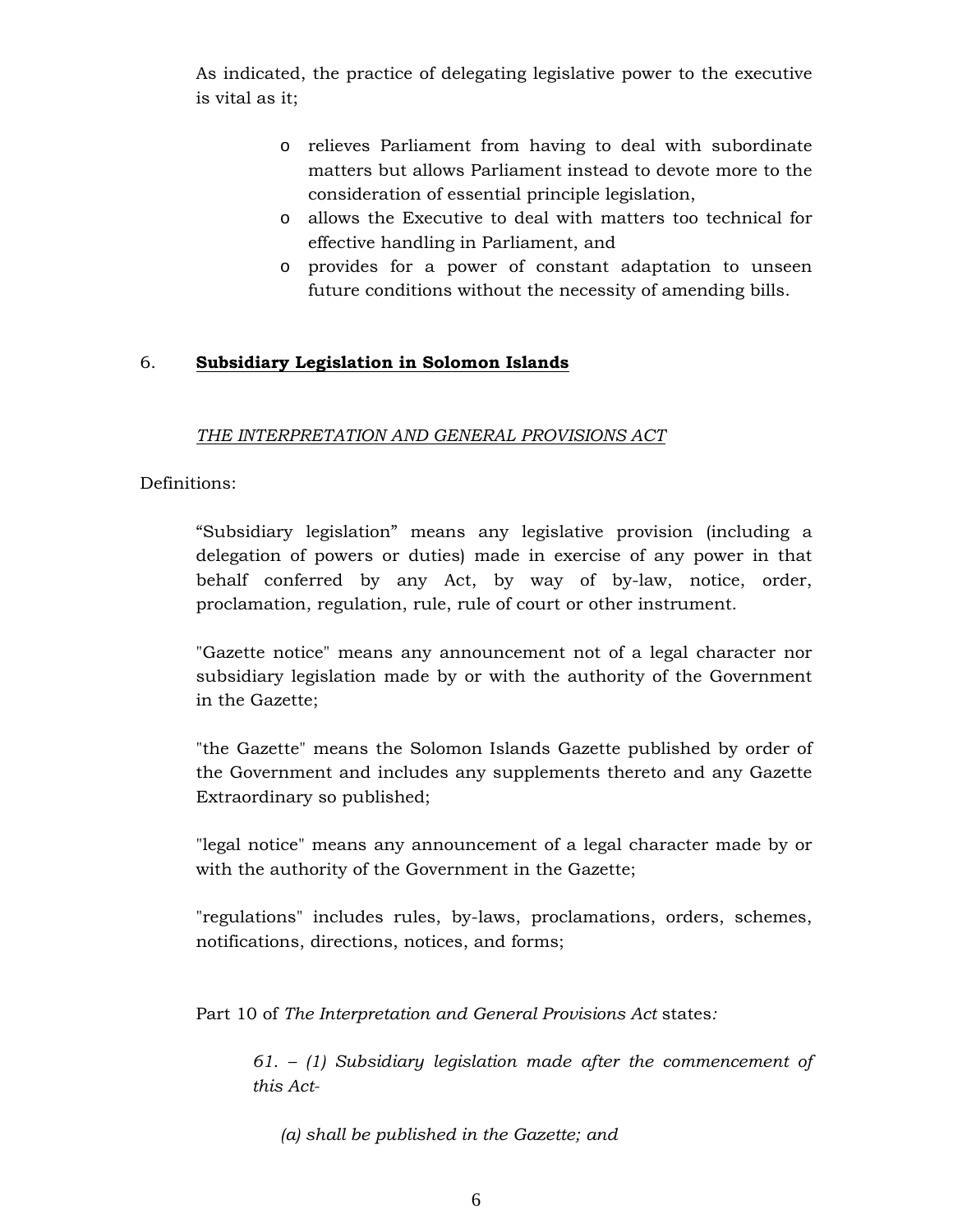*(b) shall come into operation on the date of publication or, if it is provided that the subsidiary legislation is to come into operation on some other date, on that date.* 

*(2) Subsidiary legislation is in operation as from the beginning of the day on which it comes into operation.* 

*62. – (1) Subject to subsection (3), subsidiary legislation made under an Act after the commencement of this Act shall be laid before Parliament.* 

*(2) If Parliament passes a resolution, within three months after any subsidiary legislation is laid before it, to the effect that the subsidiary legislation is annulled, the subsidiary legislation shall thereupon cease to have effect, but without prejudice to the validity of anything previously done under the subsidiary legislation.* 

*(3) Subsection (1) does not apply to any subsidiary legislation a draft of which is laid before, and approved by resolution by, Parliament before the making of the subsidiary legislation.* 

Parliament has given this Committee the responsibility to review all Subsidiary legislation, current or proposed legislation and report to it the committee's findings. The Committee is pleased that administrative procedures have improved to the extent that it can undertake its important work. To assist Members this report contains an index and summary of all subsidiary legislation gazetted between 28<sup>th</sup> September to 22nd December.

### 7. **Operation of section 61 & 62 of the Interpretation and General Provisions Act**

The administrative processes to ensure Parliamentary oversight of delegated or subsidiary legislation have been grossly inadequate for many years. As Members are aware the failure of those responsible for the proper administration of subsidiary legislation resulted in all regulations from 1996 to 2005 being invalid as they did not comply with section 62 (1) of the Act.

To rectify this dilemma the Committee in 2005 supported a Bill to validate all subsidiary legislation made during that time. Despite the rectification, the Committee notes with great concern that discrepancies still exist in the process thus affecting Parliament s oversight capacity.

The Committee is of the view that since it is Parliament that delegates legislative power to the Executive, it is therefore very important that Parliament must also